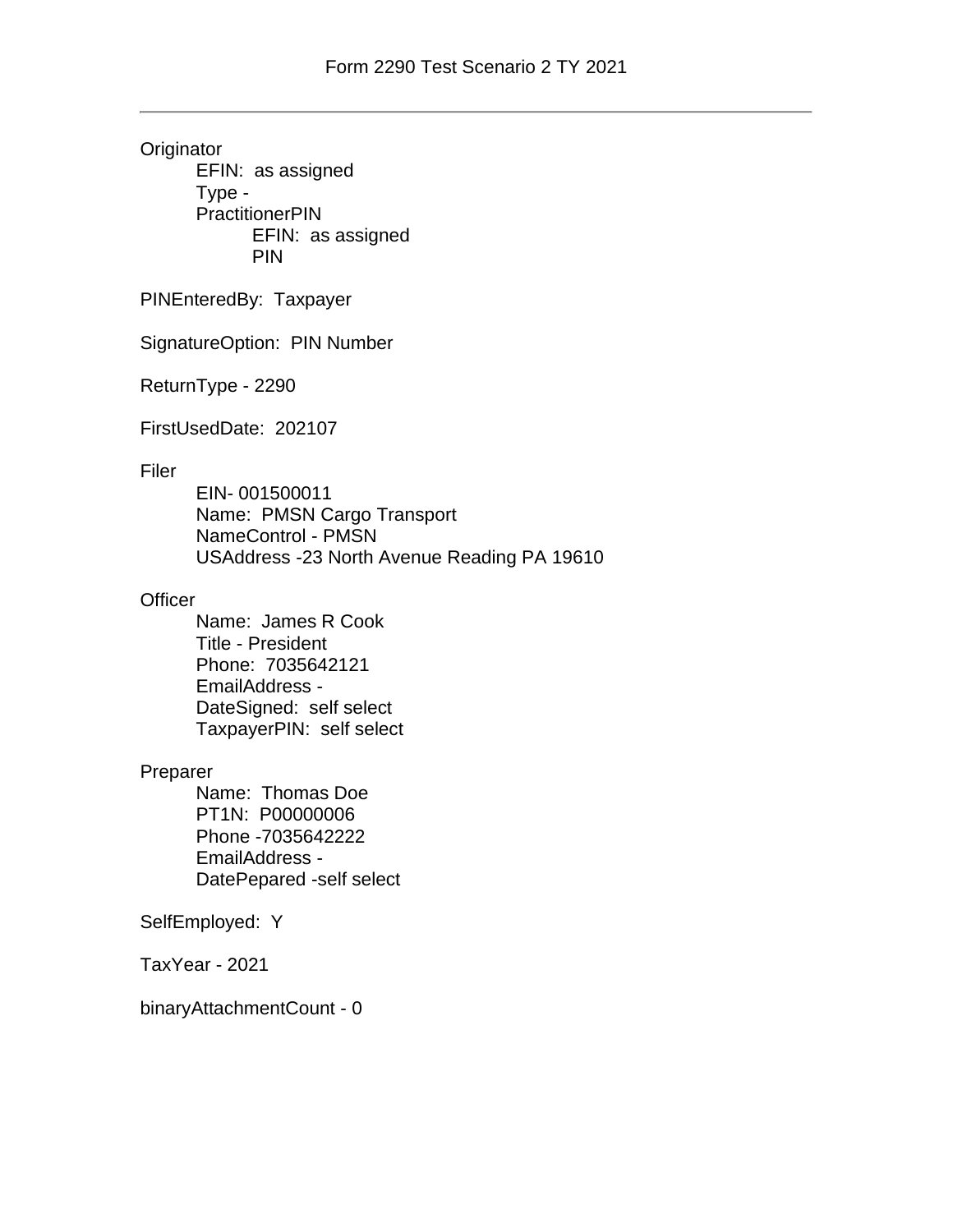| <b>Form 2290</b><br>Test #2 | <b>Heavy Highway Vehicle Use Tax Return</b> | <b>TY 2021</b> |
|-----------------------------|---------------------------------------------|----------------|
|-----------------------------|---------------------------------------------|----------------|

| Name:                           | <b>PMSN Cargo Transport</b> |                  |  |
|---------------------------------|-----------------------------|------------------|--|
| Taxpayer identification number: |                             | 001500011        |  |
| Number, street, and room:       |                             | 23 North Avenue  |  |
| City or town, State, Zip code:  |                             | Reading PA 19610 |  |

| <b>Line Description</b>                                                                                                           | <b>Line Value</b> | <b>Write-in / Literal / Attachments</b> |
|-----------------------------------------------------------------------------------------------------------------------------------|-------------------|-----------------------------------------|
| Amended Return Checkbox for e-<br>File only                                                                                       |                   |                                         |
| Form 2290, Amended Return as of<br>Month for e-File only                                                                          |                   |                                         |
| <b>Address Change Checkbox</b>                                                                                                    |                   |                                         |
| Final return checkbox                                                                                                             |                   |                                         |
| Part I, Line 1, First Used                                                                                                        | 202107            |                                         |
| Part I, Line 2 - Tax. Enter the Total<br>from Form 2290, page 2, column (4)                                                       | 16098.00          |                                         |
| Part I, Line 3, Additional Tax -<br>Taxable Gross Weight Increase<br>Worksheet Attachments Fixed =<br><b>TGWIncreaseWorksheet</b> |                   |                                         |
| Part I, Line 4 - Total Tax                                                                                                        | 16098.00          |                                         |
| Part I, Line 5 Amount                                                                                                             |                   |                                         |
| Part I, Line 6 Amount                                                                                                             | 16098.00          |                                         |
| Part I, Line 6 EFTPS Payment<br>Checkbox                                                                                          | $\sf X$           |                                         |
| Part II Line 7 - 5000 Miles Checkbox                                                                                              |                   |                                         |
| Part II, Line 7 - 7500 miles or less<br>for agricultural vehicles checkbox                                                        |                   |                                         |
| Part II, Line 8a, Not Subject To The<br><b>Tax Checkbox</b>                                                                       |                   |                                         |
| Part II, Line 8b, Vehicle identification<br>numbers                                                                               |                   |                                         |
| Part II, Line 9, Suspended Vehicle<br>identification numbers                                                                      |                   |                                         |
| Part II, Line 9, Suspended Vehicles<br>Were Sold Or Transferred To                                                                |                   |                                         |
| Part II, Line 9, Suspended Vehicles<br>Were Sold Or Transferred On                                                                |                   |                                         |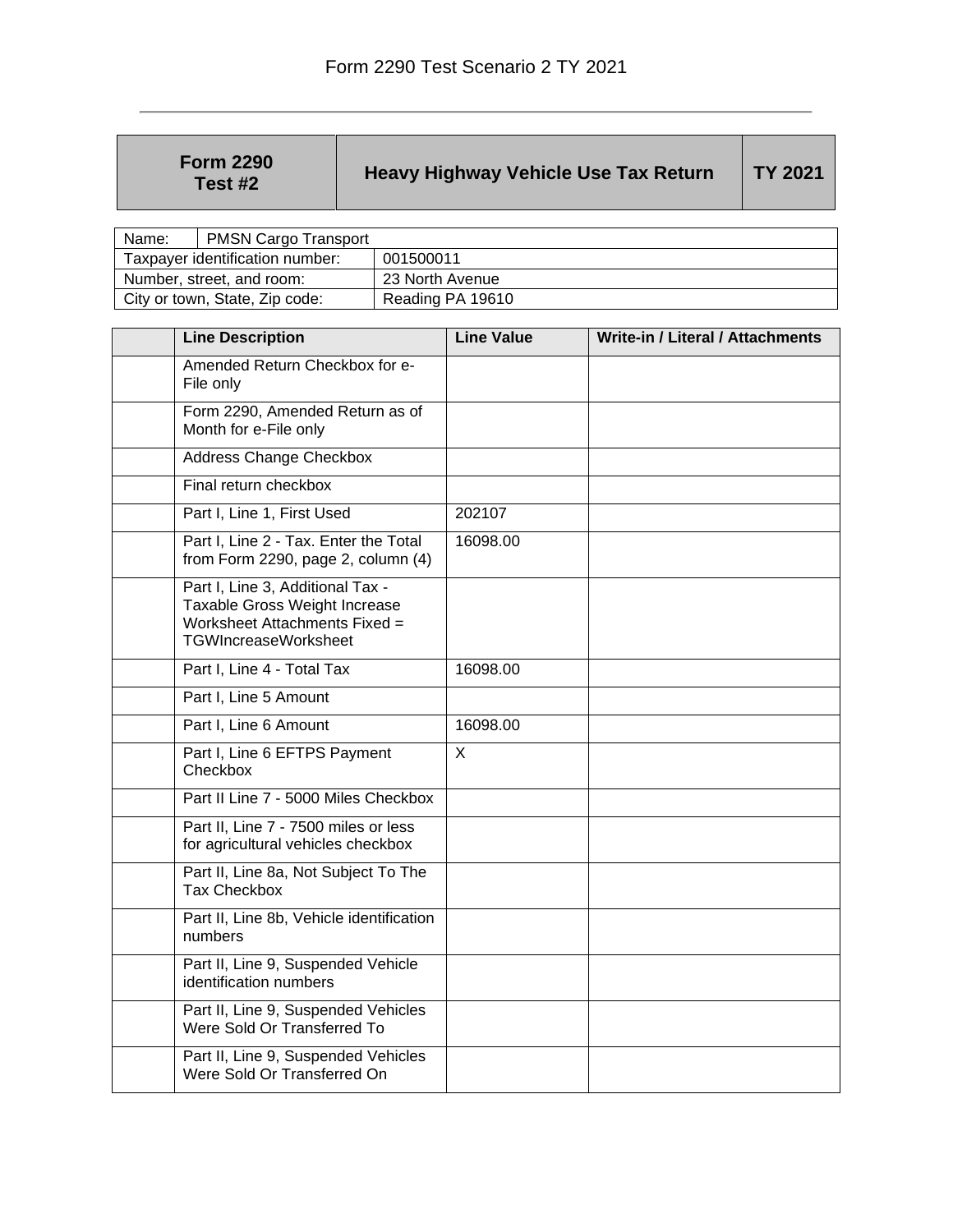|                                                                                                                                 | <b>Taxable Gross</b>                                                                                                                                                                                                                                                                                                                                                                                                  | (1) Annual tax<br>(vehicles used<br>during July)                                                                                                                                                       |                                                                                                                                                                                                      | (2) Partial-period<br>tax vehicles first<br>used after July)<br>See the tables on<br>page 10 of the<br>instructions.) |                            | (3) Number of<br>Vehicles                       |                                                 | (4)<br>Amount of<br>tax (col.<br>$(1)$ or $(2)$<br>times col.<br>(3) | Category                                                                                                                                      |
|---------------------------------------------------------------------------------------------------------------------------------|-----------------------------------------------------------------------------------------------------------------------------------------------------------------------------------------------------------------------------------------------------------------------------------------------------------------------------------------------------------------------------------------------------------------------|--------------------------------------------------------------------------------------------------------------------------------------------------------------------------------------------------------|------------------------------------------------------------------------------------------------------------------------------------------------------------------------------------------------------|-----------------------------------------------------------------------------------------------------------------------|----------------------------|-------------------------------------------------|-------------------------------------------------|----------------------------------------------------------------------|-----------------------------------------------------------------------------------------------------------------------------------------------|
| Category                                                                                                                        | Weight (in<br>pounds)                                                                                                                                                                                                                                                                                                                                                                                                 | (a)<br>Vehicles<br>Except<br>Logging<br>$\star$                                                                                                                                                        | (b)<br>Logging<br>Vehicles                                                                                                                                                                           | (a)<br>Vehicles<br>Except<br>Logging                                                                                  | (b)<br>Logging<br>Vehicles | (a)<br>Vehicles<br>Except<br>Logging<br>$\star$ | (b)<br>Loggin<br>g<br>Vehicl<br>$\mathsf{es}^*$ |                                                                      |                                                                                                                                               |
| A<br>B<br>$\mathsf C$<br>D<br>Е<br>F<br>G<br>Н<br>$\mathbf{I}$<br>J<br>Κ<br>L<br>M<br>N<br>O<br>P<br>Q<br>R<br>$\mathbb S$<br>Τ | 55,000<br>$55,001 - 56,000$<br>$56,001 - 57,000$<br>$57,001 - 58,000$<br>$58,001 - 59,000$<br>$59,001 - 60,000$<br>$60,001 - 61,000$<br>$61,001 - 62,000$<br>$62,001 - 63,000$<br>$63,001 - 64,000$<br>$64,001 - 65,000$<br>$65,001 - 66,000$<br>$66,001 - 67,000$<br>$67,001 - 68,000$<br>$68,001 - 69,000$<br>$69,001 - 70,000$<br>$70,001 - 71,000$<br>$71,001 - 72,000$<br>$72,001 - 73,000$<br>$73,001 - 74,000$ | \$100.00<br>122.00<br>144.00<br>166.00<br>188.00<br>210.00<br>232.00<br>254.00<br>276.00<br>298.00<br>320.00<br>342.00<br>364.00<br>386.00<br>408.00<br>430.00<br>452.00<br>474.00<br>496.00<br>518.00 | \$75.00<br>91.50<br>108.00<br>124.50<br>141.00<br>157.50<br>174.00<br>190.50<br>207.00<br>223.50<br>240.00<br>256.50<br>273.00<br>289.50<br>306.00<br>322.50<br>339.00<br>355.50<br>372.00<br>388.50 |                                                                                                                       |                            | 1<br>4                                          |                                                 | 276.00<br>2072.00                                                    | Α<br>B<br>$\mathsf C$<br>D<br>E<br>F<br>G<br>H<br>$\mathsf{I}$<br>J<br>Κ<br>L<br>M<br>N<br>O<br>P<br>$\sf Q$<br>${\sf R}$<br>$\mathsf S$<br>T |
| U<br>V                                                                                                                          | $74,001 - 75,000$<br>Over 75,000                                                                                                                                                                                                                                                                                                                                                                                      | 540.00<br>550.00                                                                                                                                                                                       | 405.00<br>412.50                                                                                                                                                                                     |                                                                                                                       |                            | 25                                              |                                                 | 13750.00                                                             | U<br>$\vee$                                                                                                                                   |
|                                                                                                                                 | Totals. Add the number of vehicles in columns (3a) and (3b).<br>Enter the total here (this should be the same total of taxable<br>vehicles shown on Schedule 1, Part II, line c). Add the<br>amounts in column (4). Enter the total here and on Form<br>2290, line 2                                                                                                                                                  |                                                                                                                                                                                                        |                                                                                                                                                                                                      |                                                                                                                       |                            | 30                                              |                                                 | 16098.00                                                             |                                                                                                                                               |

Tax-Suspended Vehicles (See Part II in the

W instructions.)